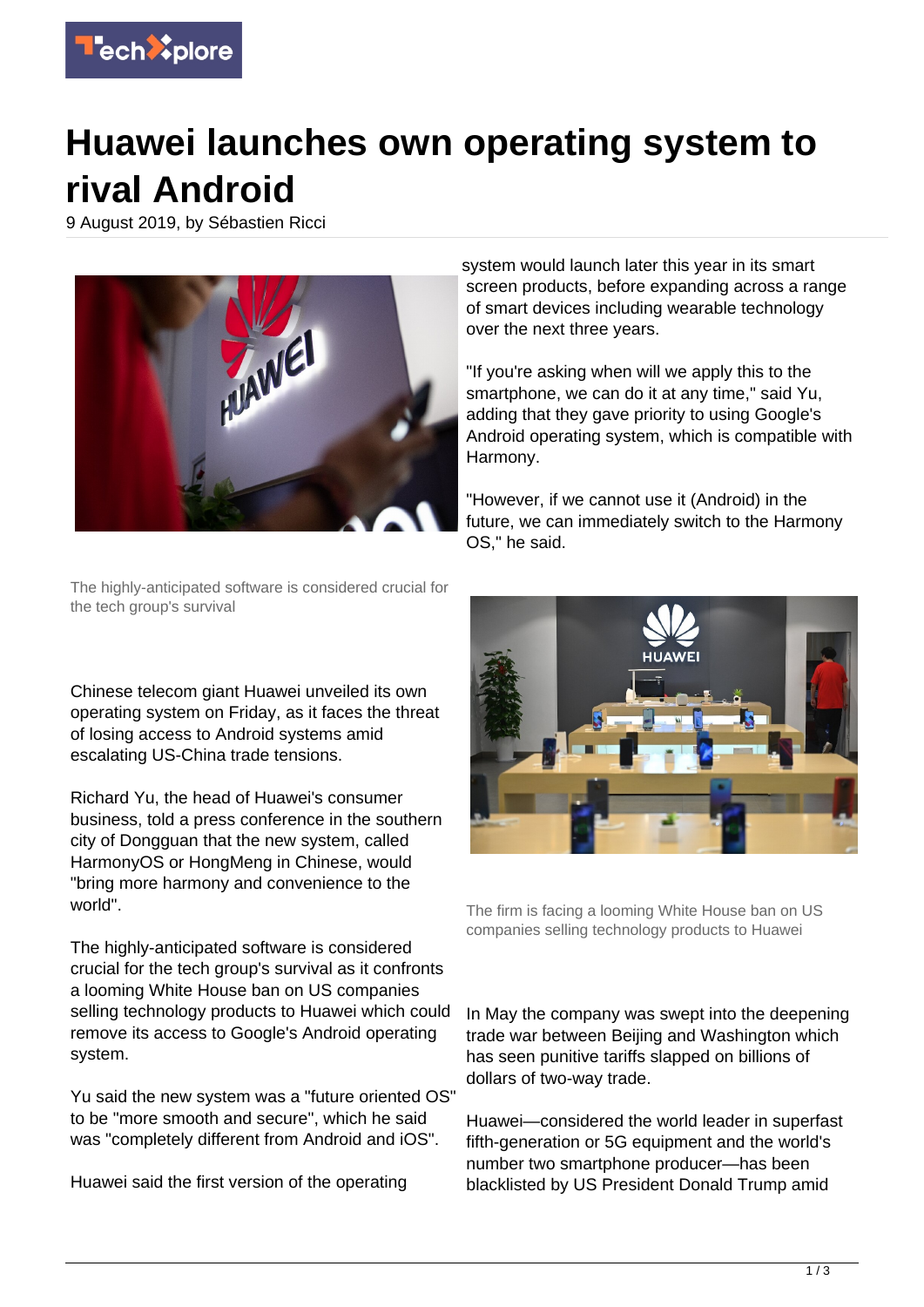

suspicions it provides a backdoor for Chinese intelligence services, something the firm denies.

On Thursday Beijing slammed US rules banning Huawei and other Chinese companies from government contracts, saying they amounted to an "abuse of state power".

## **'Plan B'**

As a result of US moves to blacklist Huawei, American companies are theoretically no longer allowed to sell technology products to the firm, but a three-month exemption period—which ends next week—was granted by Washington before the measure came into force.

That ban could prevent the Chinese tech firm from getting hold of key hardware and software including exclusively on the iPhone. smartphone chips and elements of the Google Android operating system, which equips the vast majority of smartphones in the world, including those of Huawei.

Huawei has reportedly been working on its own operating system since 2012, but the group has always said publicly it didn't want to replace its Android phones with a home operating system.



Huawei will be able to "develop at a lower cost a brand new ecosystem" and "mitigate its dependence on US suppliers for its software needs", Kenny Liew, technology analyst at Fitch Solutions, told AFP.

However, smartphones using the system would mainly be confined to the Chinese market, Liew said.

Developing an operating system and the entire ecosystem that accompanies it is a complex affair.

Apart from Google's Android, the only other popular operating system is Apple's iOS, available

Microsoft pulled the plug on its Windows Phone platform earlier this year, and Samsung's Tizen system is barely known compared with Android and iOS.

But without access to the full version of Android or the popular services of Google—not to mention the many applications available on the Google Play store—Huawei may have trouble convincing consumers outside China to buy its phones.





Huawei has reportedly been working on its own operating system since 2012

Yu told German newspaper Die Welt in an interview